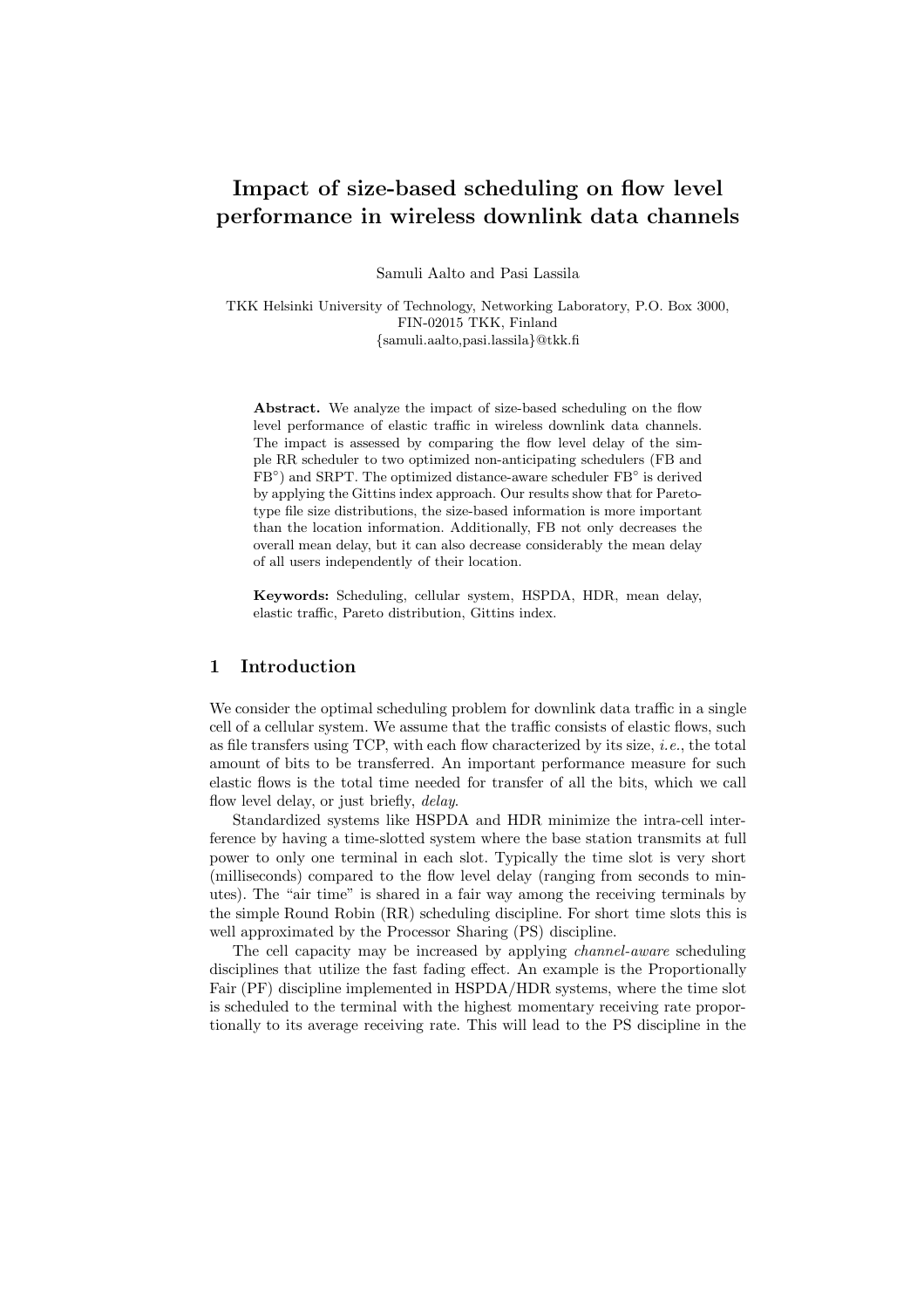limit as the time slot shrinks down to zero, however, with a higher cell capacity compared to the limit of the RR discipline [8, 2, 4]. The improvement in the cell capacity has been studied in [2] with the number of flows fixed and in [3] assuming a randomly varying number of flows. The latter concludes that the improvement in a dynamic setting, however, is not that large.

A fundamental result related to single server queueing systems says that the number of jobs is minimized pathwise by applying the SRPT (Shortest Remaining Prosessing Time) scheduling discipline [13]. This implies, by Little's result, that SRPT minimizes the mean delay as well. The benefit is achieved by utilizing the size-dependent information. However, applying SRPT as such in the downlink data traffic problem is intractable due to unpredicatable factors such as fading effects. Hu *et al.* [9] developed heuristic algorithms that combine channel-aware and size-dependent scheduling.

In this paper we focus on non-anticipating disciplines for which the remaining service times are *not* known. If the service time distribution belongs to the class DHR (Decreasing Hazard Rate), the FB (Foreground Background) discipline is optimal among the non-anticipating disciplines in an  $M/G/1$  queue [14, 11, 15]. FB is a size-based discipline giving full priority to the job with least amount of attained service, see [10]. If there are multiple jobs with the same least amount of attained service, then the service is shared evenly between these jobs.

What makes the difference here in the downlink data traffic problem, as compared to an ordinary  $M/G/1$  queue, is the *location information*. Due to the slow fading effect, terminals far away from the base station have a lower receiving rate than the near-by terminals. Thus, an optimal scheduler that utilizes this information achieves even better delay performance than FB. As the main theoretical contribution of this paper, we determine the optimal non-anticipating and distance-aware discipline for DHR flow sizes by applying the so called Gittins index approach. In the case of Pareto distributions, which have been used to model flow sizes in the Internet  $[5, 6]$ , the optimal discipline proves to be a simple modification of FB. We demonstrate that the improvement of the optimal policy is, however, marginal when compared to the ordinary FB discipline for Pareto flow size distributions. This implies that utilizing the size-dependent information is more important than utilizing the location information when scheduling the time slots for downlink data traffic. On the other hand, we also demonstrate, that there is a clear improvement in the delay performance when the simple RR discipline is replaced by FB.

Bonald and Proutière [3] state that FB would exacerbate the discrimination against far terminals. This is indeed the case: the reduction in the mean delay is greater for the near terminals. Our observation, however, is that there is some reduction in the mean delay for all terminals even for the farthermost ones. The losers are the huge flows indepedent of their location.

The rest of the paper is organized as follows. The model is explained in Section 2. In Section 3 we give the mean delay formulas for the reference disciplines, while in Section 4 the optimal non-anticipating and distance-aware discipline is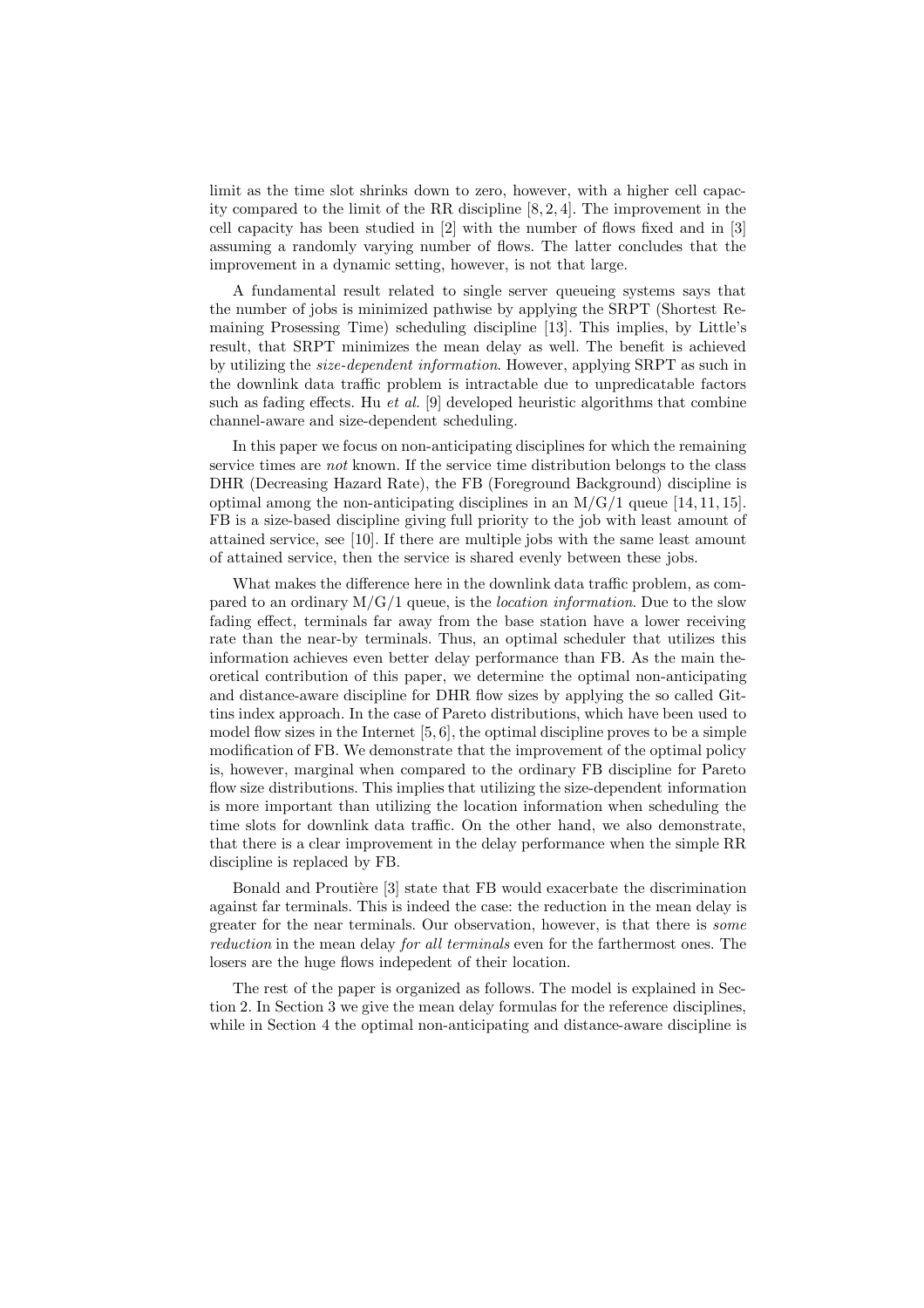determined. Different disciplines are compared in Section 5 based on simulations and numerical evaluations. Section 6 concludes the paper.

# **2 Model**

Consider downlink data traffic in a single cell of a cellular system. The traffic consists of elastic flows. We assume that the flows arrive at the base station according to a Poisson process with rate  $\lambda$ . The flow sizes X are assumed to be independent and identically distributed (positive real-valued) random variables with the cumulative distribution function denoted by  $F_X(x) = P\{X \le x\} = \int_0^x f_X(y) dy$ , where  $f_X(x)$  refers to the corresponding density function. The hazard rate  $h_X(x)$ is defined by  $h_X(x) = f_X(x)/F_X(x)$ , where  $F_X(x) = 1 - F_X(x)$ . We assume that the flow size distribution belongs to the class DHR with a differentiable density function  $f_X(x)$ . Thus,  $h'_X(x) \leq 0$  for all  $x \geq 0$ .

Each flow is associated with a receiving terminal. We assume that the terminals are independently and uniformly distributed in the cell area, which is a circular disk with radius  $r_1$ . Thus, the distance  $R$  from the base station to the receiving terminal for a flow has the following distribution:

$$
P\{R \le r\} = \frac{1}{\pi r_1^2} \int_0^r 2\pi s \, ds = \left(\frac{r}{r_1}\right)^2, \quad r \le r_1.
$$

Furthermore, we assume that the transmission rate (bits per time unit) from the base station to the receiving terminal depends on the distance *r* between them as follows:

$$
c(r) = \begin{cases} c_0, & r \le r_0, \\ c_0 \left(\frac{r_0}{r}\right)^\alpha, & r > r_0. \end{cases}
$$
 (1)

Thus, we only consider the slow fading effect. Parameter  $\alpha$ , called the attenuation factor, typically takes values in the range from 2 to 4. The fast fading effect is assumed to average out in the timescale of flow level delay. Note that we consider an ideal case where the set of achievable rates is continuous omitting possible coding constraints. No intercell interference is included in this single cell model.

Given the location of the receiving terminal, the service time for a flow is just the flow size divided by the constant rate. Let  $F_r(t)$  denote the cumulative distribution function of the service time  $S_r = X/c(r)$  for a flow with the terminal located at distance *r* from the base station. Now  $E[S_r] = E[X]/c(r)$  and

$$
F_r(t) = P\{S_r \le t\} = P\{X \le c(r) t\} = F_X(c(r) t).
$$

The corresponding density function is clearly  $f_r(t) = c(r) f_X(c(r), t)$  and the corresponding hazard rate  $h_r(t) = c(r)h_X(c(r)t)$ . Since the flow sizes X are DHR, also these conditional service times *S*<sup>r</sup> belong to the class DHR.

On the other hand, if the location of the receiving terminal is not known, then the service time for a flow is the ratio between two independent random variables,  $S = X/c(R)$ , with mean

$$
E[S] = E[X] \int_0^{r_1} \frac{1}{c(r)} P\{R \in dr\} = \frac{E[X]}{c_0} \left(\frac{\alpha}{\alpha+2} \left(\frac{r_0}{r_1}\right)^2 + \frac{2}{\alpha+2} \left(\frac{r_1}{r_0}\right)^{\alpha}\right).
$$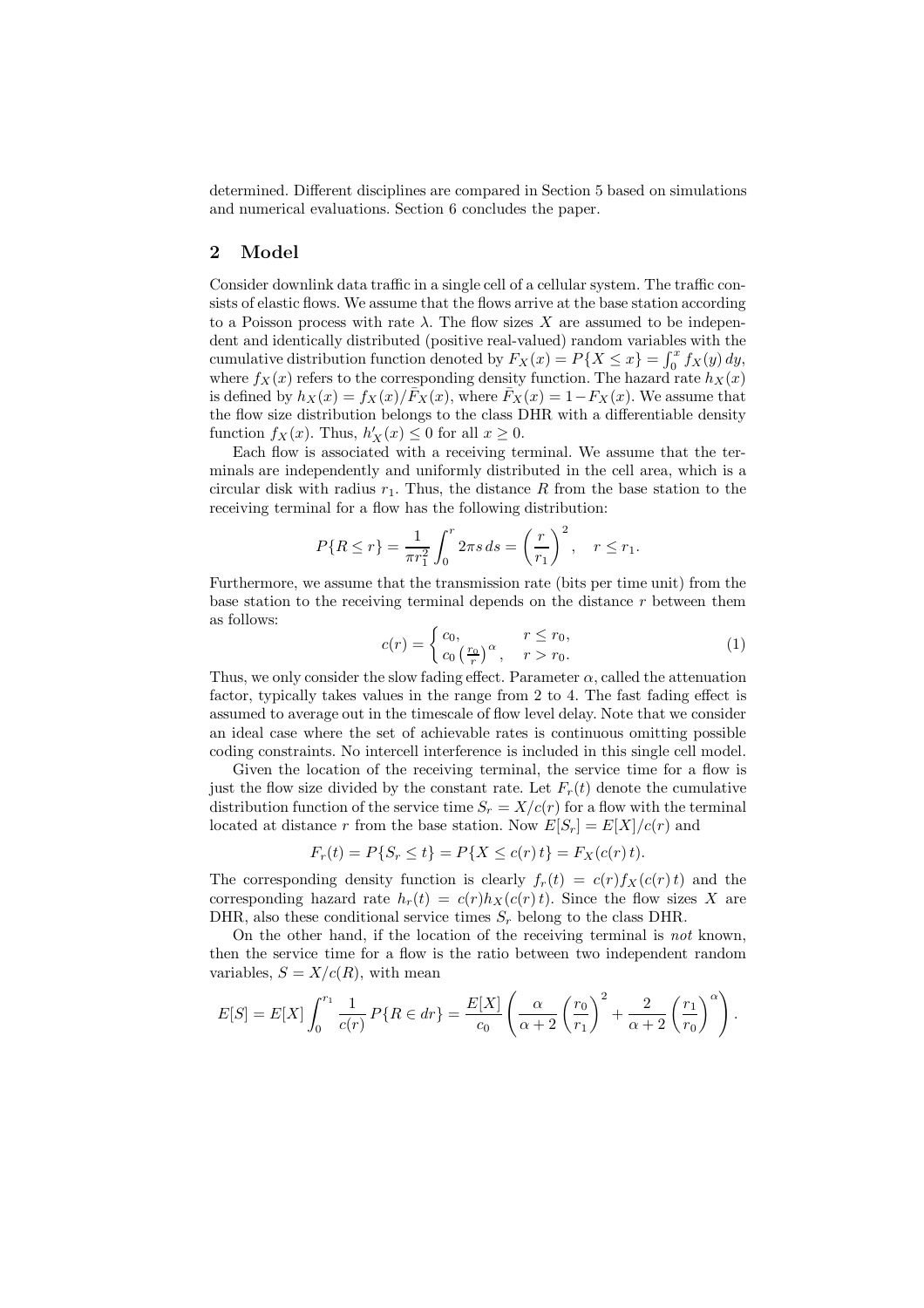The cumulative distribution function of the service time *S* is denoted by  $F(t) =$  $P\{S \leq t\} = \int_0^x f(s) \, ds$  with  $f(t)$  referring to the corresponding density function. It is easy to see that

$$
F(t) = F_X \left( c_0 t \left( \frac{r_0}{r_1} \right)^{\alpha} \right) + \left( \frac{r_0}{r_1} \right)^2 \int_{c_0 t (r_0/r_1)^{\alpha}}^{c_0 t} f_X(x) \left( \frac{c_0 t}{x} \right)^{\frac{2}{\alpha}} dx,
$$

from which the density can be derived with the following result:

$$
f(t) = f_X(c_0 t) c_0 \left(\frac{r_0}{r_1}\right)^2 + \frac{2}{\alpha t} \left(\frac{r_0}{r_1}\right)^2 \int_{c_0 t(r_0/r_1)^\alpha}^{c_0 t} f_X(x) \left(\frac{c_0 t}{x}\right)^{\frac{2}{\alpha}} dx.
$$

The hazard rate of *S* is denoted by *h*(*t*).

**Proposition 1.** If the flow size distribution  $F_X(x)$  belongs to class DHR, so does the service time distribution  $F(t)$ .

*Proof.* Since  $F(t) = \int_0^{r_1} F_r(t) P\{R \in dr\}$ , this is a special case of the result given in [1, Theorem 3.4].

Throughout the paper we assume that the time slot used for scheduling is negligible compared to the flow sizes. So we have an  $M/G/1$  queue with arrival rate  $\lambda$ , service times *S*, and load  $\rho = \lambda E[S]$ . For stability, we assume that  $\rho < 1$ .

# **3 Reference schedulers**

In this section we give the mean delay formulas for the disciplines PS, FB, SRPT, and GR. The PS discipline (representing the limiting case of RR) is our main reference scheduler. FB is the optimal non-anticipating discipline that does not utilize location information. SRPT is the optimal (hypothetical) scheduler which gives the lower bound for the delay performance. The last one, GR, refers to the greedy distance-aware discipline that gives the full priority to the receiving terminal with the shortest distance from the base station.

**PS** The conditional mean delay of a flow with service time *t* is for the PS discipline as follows [10]:

$$
E[T^{PS}(t)] = \frac{t}{1 - \rho}.\tag{2}
$$

Thus, the mean delay of a flow is

$$
E[T^{PS}] = \int_0^\infty E[T^{PS}(t)]f(t) dt = \frac{E[S]}{1 - \rho}.
$$
 (3)

In addition, the mean delay of a flow with the receiving terminal located at distance *r* from the base station becomes

$$
E[T_r^{\rm PS}] = \int_0^\infty E[T^{\rm PS}(t)] f_r(t) dt = \frac{E[S_r]}{1 - \rho}.
$$
 (4)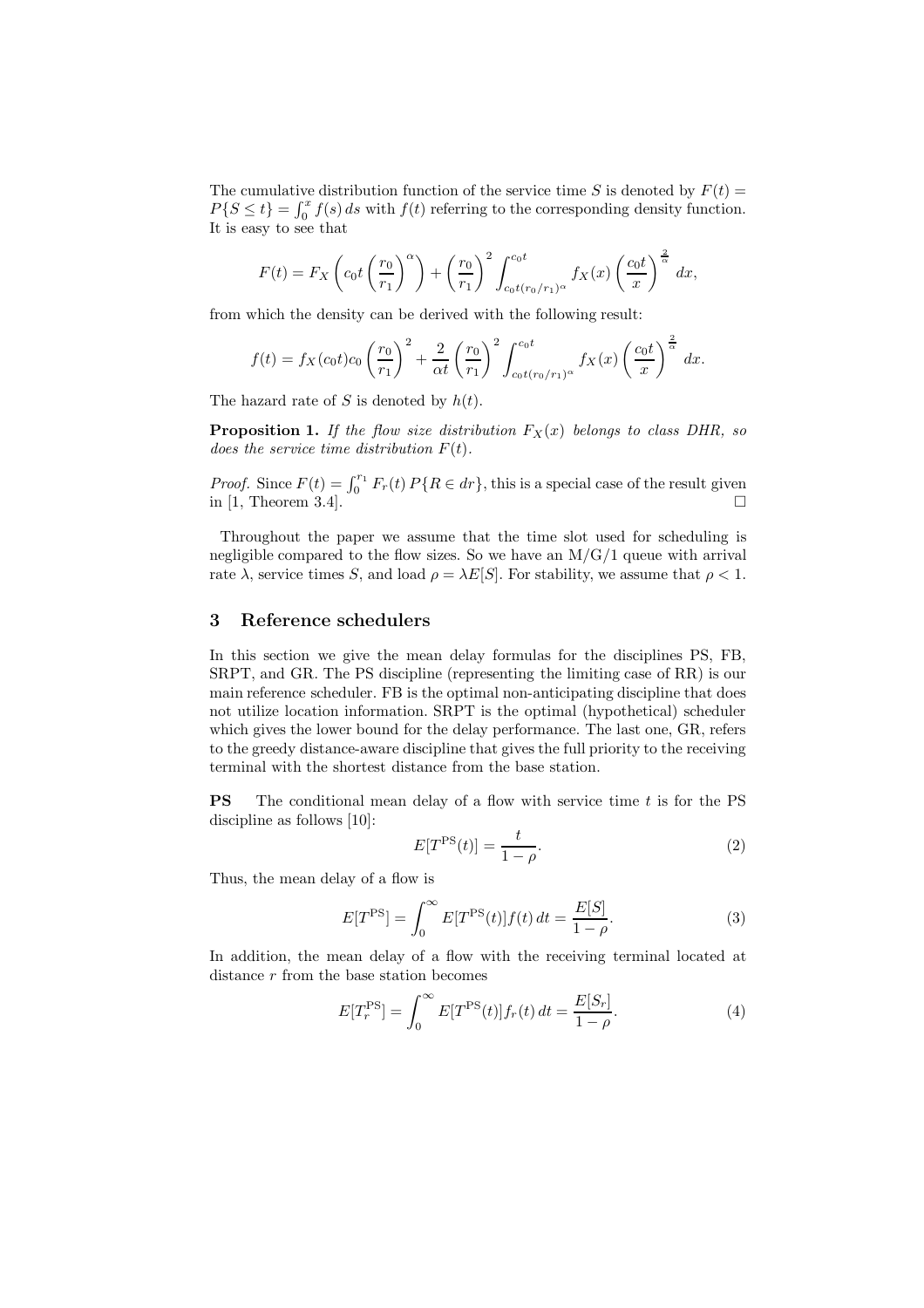**FB** The conditional mean delay for FB reads as follows [10]:

$$
E[T^{\text{FB}}(t)] = \frac{\lambda E[(S \wedge t)^2]}{2(1 - \rho_t)^2} + \frac{t}{1 - \rho_t},\tag{5}
$$

where  $S \wedge t = \min\{S, t\}$  and  $\rho_t$  refers to the truncated load,  $\rho_t = \lambda E[(S \wedge t)].$ The mean delays  $E[T^{\text{FB}}]$  and  $E[T_r^{\text{FB}}]$  are calculated from this conditional mean delay  $E[T^{FB}(t)]$  similarly as for the PS discipline, see (3) and (4).

**SRPT** The conditional mean delay formula for SRPT originates from [12]:

$$
E[T^{\text{SRPT}}(t)] = \frac{\lambda E[(S \wedge t)^2]}{2(1 - \rho(t))^2} + \int_0^t \frac{1}{1 - \rho(s)} ds.
$$
 (6)

Here  $\rho(t)$  refers to  $\rho(t) = \lambda \int_0^t s f(s) ds$ . Again, the mean delays  $E[T^{\rm SRPT}]$  and  $E[T_r^{\rm SRPT}]$  are calculated from this conditional mean delay  $E[T^{\rm SRPT}(t)]$  similarly as for the PS discipline, see (3) and (4).

**GR** Discipline GR results in a pre-emptive priority M/G/1 queue with a continuum of priority classes. By applying the well known results for priority queues [10], we conclude that the mean delay for a flow with the receiving terminal located at distance *r* from the base station is as follows:

$$
E[T_r^{\rm GR}] = \frac{E[S_r^*]}{(1 - \sigma_r)^2} + \frac{E[S_r]}{1 - \sigma_r}.
$$
\n(7)

Here,  $\sigma_r$  is the expected load up to distance *r* defined by

$$
\sigma_r = \lambda \int_0^r E[S_z] P\{R \in dz\} = \lambda E[X] \int_0^r \frac{1}{c(z)} P\{R \in dz\}
$$
  
= 
$$
\begin{cases} \lambda \frac{E[X]}{c_0} \left(\frac{r}{r_1}\right)^2, & r \le r_0, \\ \lambda \frac{E[X]}{c_0} \left(\frac{\alpha}{\alpha + 2} \left(\frac{r_0}{r_1}\right)^2 + \frac{2}{\alpha + 2} \left(\frac{r}{r_0}\right)^{\alpha} \left(\frac{r}{r_1}\right)^2\right), & r > r_0, \end{cases}
$$

and  $S_r^*$  refers to the so called remaining service time for terminals up to distance *r* with mean

$$
E[S_r^*] = \frac{\lambda}{2} \int_0^r E[S_z^2] P\{R \in dz\} = \frac{\lambda}{2} E[X^2] \int_0^r \frac{1}{c^2(z)} P\{R \in dz\}
$$
  

$$
= \begin{cases} \frac{\lambda}{2} \frac{E[X^2]}{c_0^2} \left(\frac{r}{r_1}\right)^2, & r \le r_0, \\ \frac{\lambda}{2} \frac{E[X^2]}{c_0^2} \left(\frac{\alpha}{\alpha+1} \left(\frac{r_0}{r_1}\right)^2 + \frac{1}{\alpha+1} \left(\frac{r}{r_0}\right)^{2\alpha} \left(\frac{r}{r_1}\right)^2\right), & r > r_0. \end{cases}
$$

The mean delay is given by

$$
E[T^{GR}] = \int_0^{r_1} E[T^{GR}(r)] P\{R \in dr\}.
$$
 (8)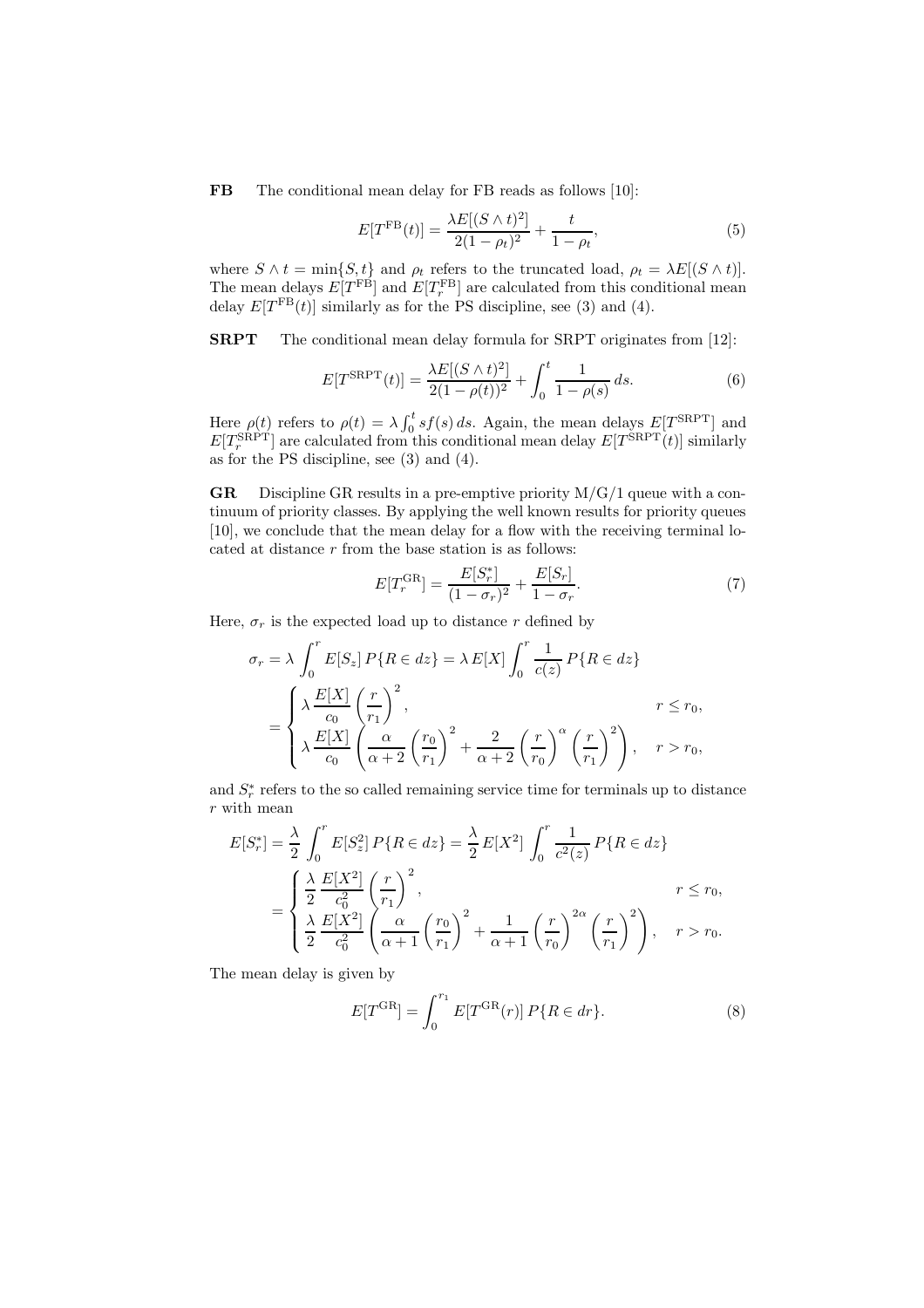### **4 Optimal non-anticipating distance-aware scheduler**

In this section we determine the optimal non-anticipating and distance-aware discipline for DHR flow sizes. Let  $\Pi$  denote the family of non-anticipating scheduling disciplines that do not utilize location information. In addition, let *Π*◦ denote the whole family of non-anticipating scheduling disciplines including also those that utilize the location information. Thus, our purpose is to find the optimal discipline in *Π*◦.

#### **4.1 Gittins index**

In this subsection we assume that the scheduler is not utilizing location information. We recall some results related to the so called Gittins index, see [7, 15], and apply them to DHR service times.

For any  $a, \Delta \geq 0$ , let

$$
J(a, \Delta) = \frac{\int_0^{\Delta} f(a+t) dt}{\int_0^{\Delta} \overline{F}(a+t) dt}.
$$
\n(9)

Note that  $J(a, 0) = h(a)$  for any *a*. Function  $J(a, \Delta)$  is clearly continuous with respect to both arguments. In addition, the one-sided partial derivatives with respect to  $\Delta$  are defined for any pair  $(a, \Delta)$ ,

$$
\frac{\partial}{\partial \Delta}J(a,\Delta) = \frac{f(a+\Delta)\int_0^{\Delta} \overline{F}(a+t) dt - \overline{F}(a+\Delta)\int_0^{\Delta} f(a+t) dt}{(\int_0^{\Delta} \overline{F}(a+t) dt)^2}
$$
(10)

For a flow with attained service a, the Gittins index is defined as follows [7, 15]:

$$
G(a) = \sup_{\Delta \ge 0} J(a, \Delta), \tag{11}
$$

Consider now a non-anticipating discipline  $\pi^*$  which always gives service to the job with the highest Gittins index. We call this discipline the Gittins discipline. It is known that the Gittins discipline is optimal with respect to the mean delay for an  $M/G/1$  queue, see [7, Theorem 3.28], [15, Theorem 4.7].

# **Theorem 1.**  $E[T^{\pi^*}] \leq E[T^{\pi}]$  for any  $\pi \in \Pi$ .

This can be used to prove the optimality of the FB discipline for DHR flow sizes. Recall from Proposition 1 that in this case also the service times belong to the class DHR so that the hazard rate  $h(t)$  is a decreasing function.

**Proposition 2.** Function  $J(a, \Delta)$  is decreasing with respect to  $\Delta$  for any  $a$ .

*Proof.* Let  $a, \Delta \geq 0$ . Since  $h(t)$  is decreasing, we have  $h(a + t) \geq h(a + \Delta)$  for all  $0 \le t \le \Delta$ , which is equivalent with

$$
\frac{f(a+t)}{f(a+\Delta)} \ge \frac{\overline{F}(a+t)}{\overline{F}(a+\Delta)}.
$$
\n(12)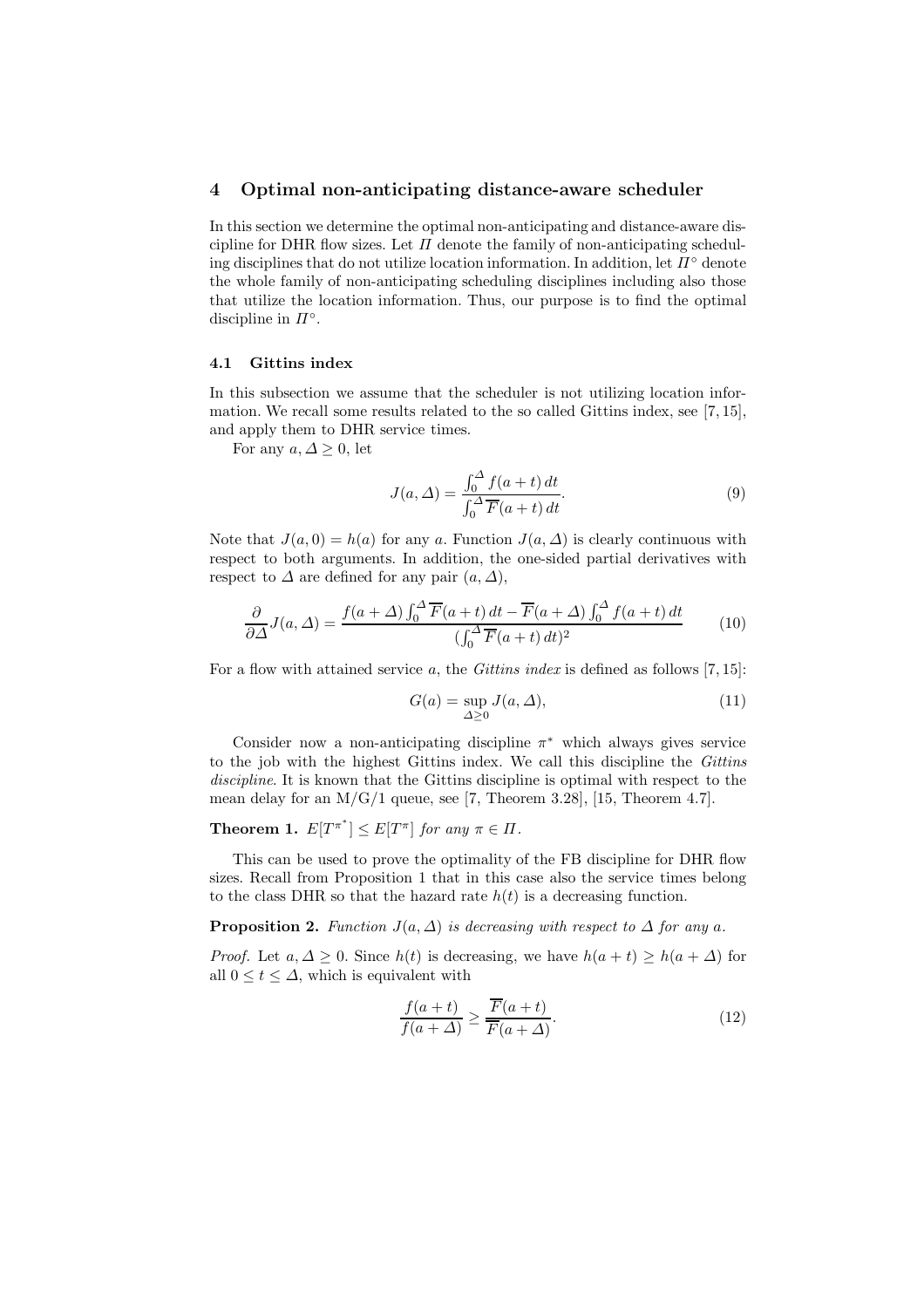By  $(10)$ , we have

$$
\frac{\partial}{\partial \Delta} J(a,\Delta) \le 0 \quad \Longleftrightarrow \quad \frac{1}{\int_0^{\Delta} \frac{f(a+t)}{f(a+\Delta)} dt} \le \frac{1}{\int_0^{\Delta} \frac{\overline{F}(a+t)}{\overline{F}(a+\Delta)} dt}.
$$

The claim follows from this by  $(12)$ .

**Proposition 3.**  $G(a) = h(a)$  for all a.

*Proof.* Let  $a > 0$ . By Proposition 2,  $G(a) = J(a, 0) = h(a)$ .

**Theorem 2.**  $E[T^{FB}] \leq E[T^{\pi}]$  for any  $\pi \in \Pi$ .

*Proof.* By Proposition 3 and the fact that  $h(a)$  is decreasing, the flow with least amount of service has the highest Gittins index. Thus, in this case the Gittins discipline corresponds to FB. The claim follows now from Theorem 1.  $\Box$ 

## **4.2 Utilizing location information**

Consider now how a non-anticipating discipline can be improved if the scheduler is aware of the distances between the base station and the receiving terminals.

Recall that  $h_r(t)$  refers to the hazard rate related to the cumulative distribution function of the service time  $S_r$  for a flow with the terminal located at distance  $r$  from the base station. As mentioned in Section 2, the service times  $S_r$ belong to the class DHR. Thus, the Gittins index for such a flow with attained service *a* is  $G_r(a) = h_r(a) = c(r)h_X(c(r)a)$ .

Let  $R_i$  and  $A_i(t)$ , respectively, denote the distance from the base station and the attained service time related to flow *i* at time *t*. Furthermore, let  $\gamma_i(t)$ denote the proportion of time that is scheduled for flow *i* at time *t*. It follows that  $A_i(t) = \int_0^t \gamma_i(s) ds$ . According to the Gittins rule, the optimal scheduler transmits to terminal *j* such that

$$
h_{R_j}(A_j(t)) = \max_i h_{R_i}(A_i(t)) = \max_i c(R_i) h_X(c(R_i)A_i(t)).
$$
 (13)

If this maximum is not unique, the service capacity shall be shared between the maximizing terminals  $j \in \mathcal{J}(t)$  in such a way that

$$
\frac{d}{dt}h_{R_j}(A_j(t)) = c(R_j)^2 h'_X(c(R_j)A_j(t)) \gamma_j(t)
$$
\n(14)

is the same for all  $j \in \mathcal{J}(t)$ . The optimal shares  $\gamma_i(t)$  can be determined from this condition together with the constraint

$$
\sum_{j \in \mathcal{J}(t)} \gamma_j(t) = 1. \tag{15}
$$

We denote this optimal non-anticipating distance-aware discipline by  $FB<sup>°</sup>$ .

**Theorem 3.**  $E[T^{\text{FB}}] \leq E[T^{\pi}]$  for any  $\pi \in \Pi^{\circ}$ .

Proof. The claim follows from Theorem 1 together with the derivation made above.  $\Box$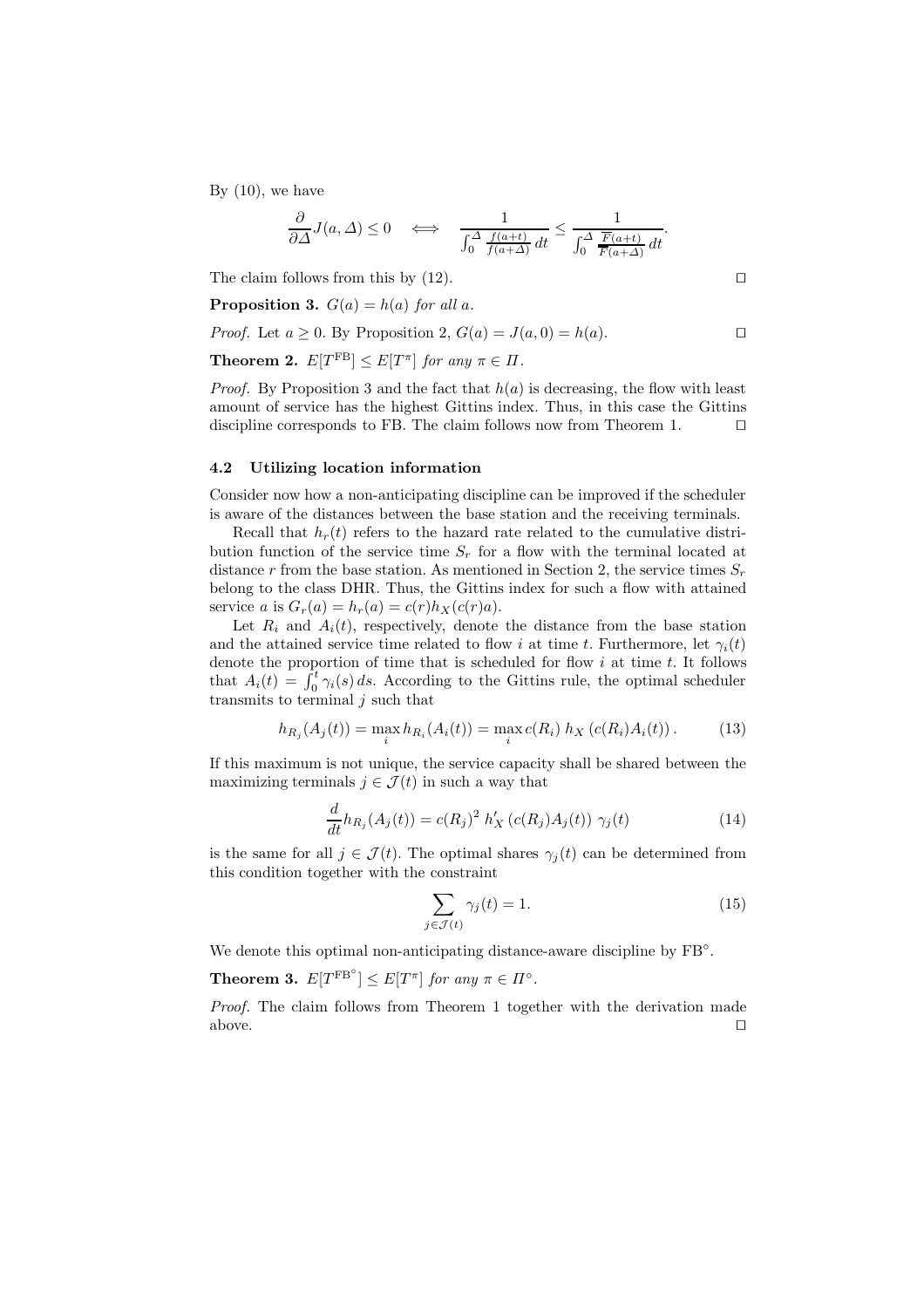#### **4.3 Pareto flow sizes**

Assume now that the flow size distribution is Pareto with shape parameter  $\beta > 1$ and scale parameter  $b > 0$  such that, for all  $x \geq 0$ ,

$$
\bar{F}_X(x) = \left(\frac{1}{1+bx}\right)^{\beta}, \quad h_X(x) = \frac{\beta b}{1+bx}, \quad h'_X(x) = \frac{-\beta b^2}{(1+bx)^2}.
$$

By (13), the optimal distance-aware discipline  $FB<sup>°</sup>$  transmits to terminal *j* such that

$$
\frac{1}{b c(R_j)} + A_j(t) = \min_i \left( \frac{1}{b c(R_i)} + A_i(t) \right).
$$
 (16)

Interestigly, the optimal rule is independent of the shape parameter  $\beta$ . In addition, the inverse of the Gittins index grows linearly with the amount of attained service. Within the constant transmission rate area  $(r \leq r_0)$ , the flow with the least amount of attained service is the preferred one. In particular, if  $r_0 = r_1$ , then FB◦ reduces back to FB.

If the maximum is not unique, then

$$
\frac{1}{c(R_j)} + b A_j(t) \tag{17}
$$

is the same for all maximizing terminals  $j \in \mathcal{J}(t)$ . By (14), if the maximum is not unique, the service capacity shall be shared between the maximizing terminals  $j \in \mathcal{J}(t)$  so that

$$
c(R_j)^2 h'_X (c(R_j) A_j(t)) \gamma_j(t) = \frac{-\beta \gamma_j(t)}{(\frac{1}{c(R_j)} + b A_j(t))^2}
$$
(18)

is the same for all  $j \in \mathcal{J}(t)$ . But now by (17) we conclude that, in fact, the optimal shares  $\gamma_j(t)$  are the same for all  $j \in \mathcal{J}(t)$ . Thus, by (15),

$$
\gamma_j(t) = \frac{1}{|\mathcal{J}(t)|},\tag{19}
$$

where  $|\mathcal{J}(t)|$  refers to the magnitude of the set  $\mathcal{J}(t)$ . Thus, for the Pareto distribution, FB◦ applies PS among the maximizing terminals.

#### **4.4 Exponential flow sizes**

Assume now that the flow size distribution is exponential with rate  $\mu$  so that, for all  $x \geq 0$ ,

$$
\bar{F}_X(x) = e^{-\mu x}, \quad h_X(x) = \mu, \quad h'_X(x) = 0.
$$

By  $(13)$ , FB $\circ$  transmits to terminal *j* such that

$$
c(R_j) = \max_i c(R_i). \tag{20}
$$

It is easy to see that, in this case, it does not matter how the service is shared among the flows with the same transmission rate. Thus, for exponential flow sizes, FB<sup>°</sup> is equivalent with the greedy discipline GR.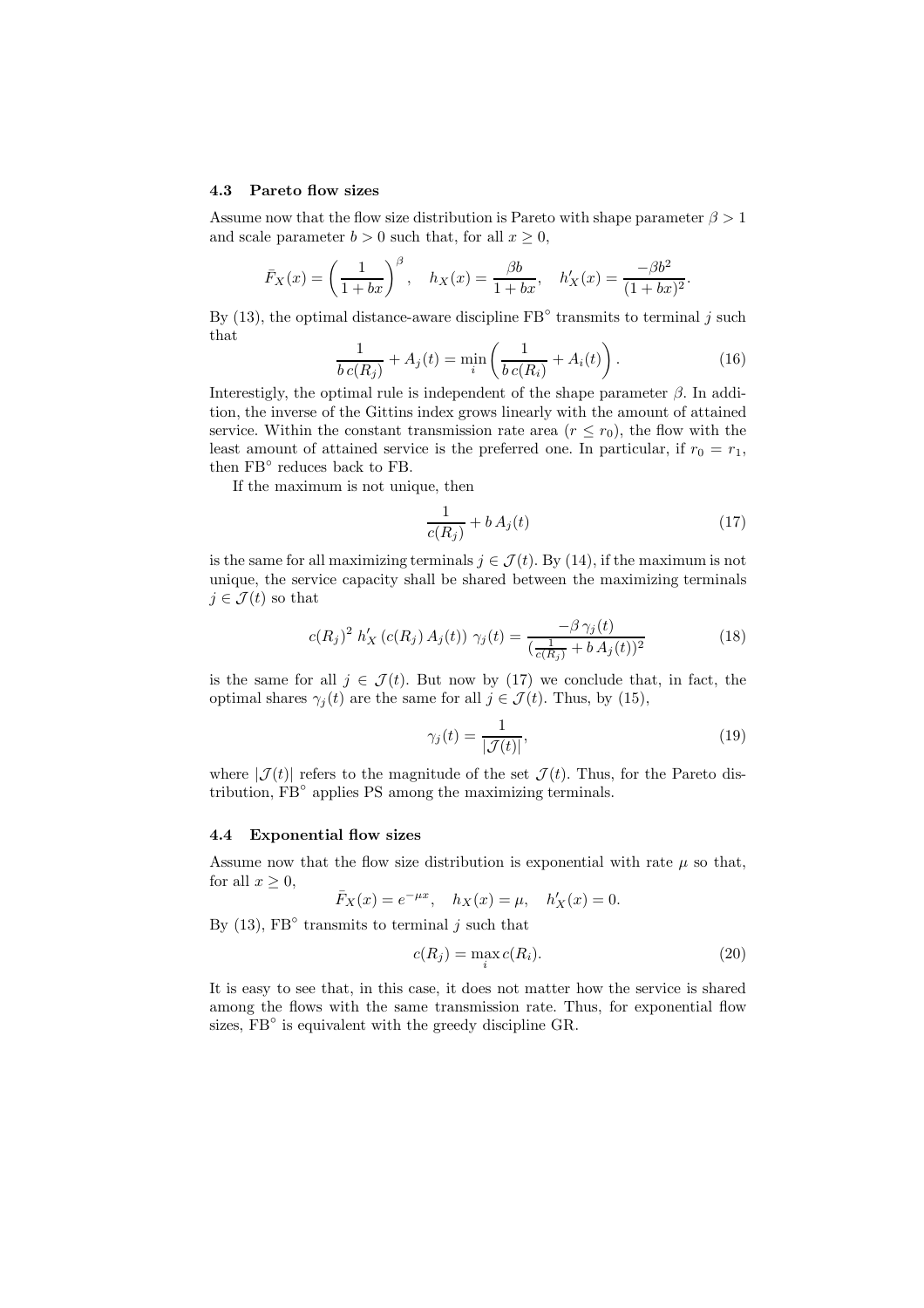## **5 Numerical results**

In the following we give numerical evidence of the amount of performance gains achievable with the various scheduling disciplines. As the baseline scheduler we use the PS discipline (corresponding to the limit of the RR scheduler). The idea is to compare the performance of the other disciplines with respect to  $PS$ , *i.e.*, we are only interested in the relative performance of the policies. Thus, in our numerical examples we have scaled the parameters such that job sizes have unit length,  $E[X] = 1$ , the maximum transmission rate  $c_0 = 1$ , and the cell radius  $r_1 = 1$  (unit circle). We evaluate the relative performance for exponentially distributed and Pareto distributed flow sizes. The parameters affecting the performance are the attenuation factor  $\alpha$  and the radius of the constant rate area *r*0, which jointly define the variability of the transmission rates. Additionally, for the Pareto distribution we have the shape parameter *β*.

In practice, the variability in the rates (or the range of the possible rates) is determined by the capabilities of the technology and the amount of transmission power the base station has available. To have a realistic scenario for the variability in the rates, we use the parameters from Table 1 in [3], where it is given that in current HDR/HSPDA systems for  $\alpha = 2$  the ratio of the cell radius to the constant rate area's radius  $r_1/r_0 = 7.94$ .

#### **5.1 Overall mean delay**

We first compare the optimal non-anticipating distance-aware scheduler FB<sup>°</sup> with the plain FB. We have simulated the system at a fixed load,  $\rho = 0.9$ , with Pareto distributed flow sizes under both policies using the same stochastic input to minimize the variance. In the simulations we vary the loss exponent  $\alpha = 2$  and 4, and the Pareto shape parameter  $\beta = 2$  and 3. With exponentially distributed flow sizes, the FB<sup>°</sup> discipline corresponds to the GR discipline, and the results can be obtained analytically.

The results in Table 1 depict the relative mean delay difference  $\Delta = (E[T^{FB}) E[T^{\text{FB}}]/E[T^{\text{FB}}]$ , together with the confidence intervals for simulation results. As seen from the results,  $FB<sup>°</sup>$  performs better than FB, especially for exponential flow sizes. However, for Pareto flow sizes the difference is rather small so that one does not benefit much from the location information.

|                                                                | Exponential |                           | Pareto, $\beta = 3$                                                                     |              | Pareto, $\beta = 2$ |              |
|----------------------------------------------------------------|-------------|---------------------------|-----------------------------------------------------------------------------------------|--------------|---------------------|--------------|
|                                                                |             | $\alpha = 2$ $\alpha = 4$ | $\alpha=2$                                                                              | $\alpha = 4$ | $\alpha = 2$        | $\alpha = 4$ |
|                                                                |             |                           | $15.7\%$ 17.3\% $2.0\% \pm 0.1\%$ $2.6\% \pm 0.1\%$ $0.7\% \pm 0.1\%$ $1.0\% \pm 0.1\%$ |              |                     |              |
| Takle 1. Moon deler composition between ED <sup>0</sup> and ED |             |                           |                                                                                         |              |                     |              |

**Table 1.** Mean delay comparison between FB◦ and FB.

Next we study the mean overall delays as a function of the load  $\rho$ . Since the delay difference between FB◦ and FB is so small, results for FB◦ are not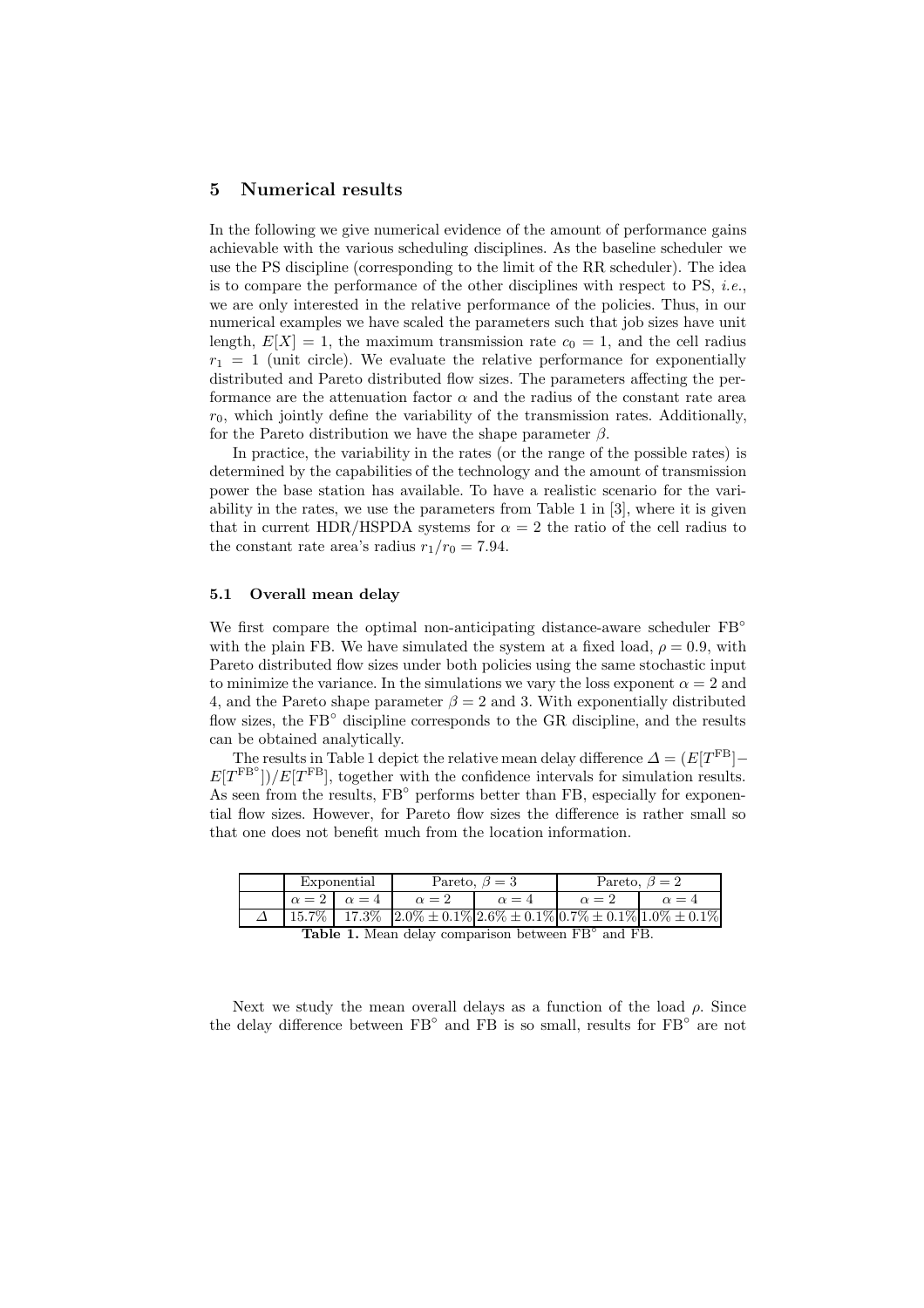

**Fig. 1.** Mean delay ratio as a function of  $\rho$  for exponential distribution (left), Pareto with  $\beta = 3$  (middle) and Pareto with  $\beta = 2$  (right).

shown in the Pareto cases. The idea is to compare how much better/worse the disciplines GR, FB and SRPT perform than PS by considering the normalized results  $E[T^{\pi}]/E[T^{PS}]$  for  $\pi = \text{GR}, \text{FB}, \text{SRPT}.$ 

The results are shown in Figure 1. In the graphs, solid lines correspond to  $\alpha = 2$  and the dashed lines to  $\alpha = 4$ . The scheduling disciplines are indicated next to each curve. The left figure corresponds to exponentially distributed flows sizes. The middle and right figures correspond to the Pareto case with shape parameters  $\beta = 3$  and 2, respectively. Under the exponential distribution (left figure), all disciplines achieve a better performance than PS. In the Pareto cases, for  $\beta = 3$  (middle figure), the mean delay for GR is finite, but the delay is greater than under PS for both  $\alpha = 2$  and 4. For  $\beta = 2$  (right figure),  $E[X^2] \to \infty$ , and correspondingly the mean delay for GR becomes infinite. For FB and SRPT, the delays are always smaller than under PS and the benefit increases with load. Notably, the benefit does not seem to be affected by the value of  $\alpha$ .

In conclusion, it is clear that the size-based scheduling mechanisms FB, FB<sup>°</sup> and SRPT yield substantial performance gains in terms of the overall mean delay. In addition, due to the marginal difference between FB and FB◦ for Pareto flow sizes, we conclude that utilizing the size-dependent information is more important than utilizing the location information.

### **5.2 Near-far unfairness**

Near-far unfairness refers to the inherent property of the HSPDA/DHR systems that users far away from the base station experience much worse performance than users near the base station. This is also addressed in [3], where it is remarked that size-based schedulers only exacerbate the near-far unfairness property. Thus, next we examine in more detail the near-far unfairness issue in terms of the conditional mean delays of the different disciplines when the receiving terminal is at a given distance from the base station.

The results as a function of the distance *r* are given in Figure 2 for the exponential distribution (left) and Pareto distributions with  $\beta = 3$  (middle) and  $\beta = 2$  (right). The results show the normalized conditional delay of the other disciplines with respect to PS, *i.e.*, we plot  $E[T_r^{\pi}] / E[T_r^{\text{PS}}]$  for  $\pi = \text{GR}, \text{FB}$ . Results for SRPT are not shown to keep the figures clear. However, under SRPT the conditional delays are always smaller than under FB by a similar margin as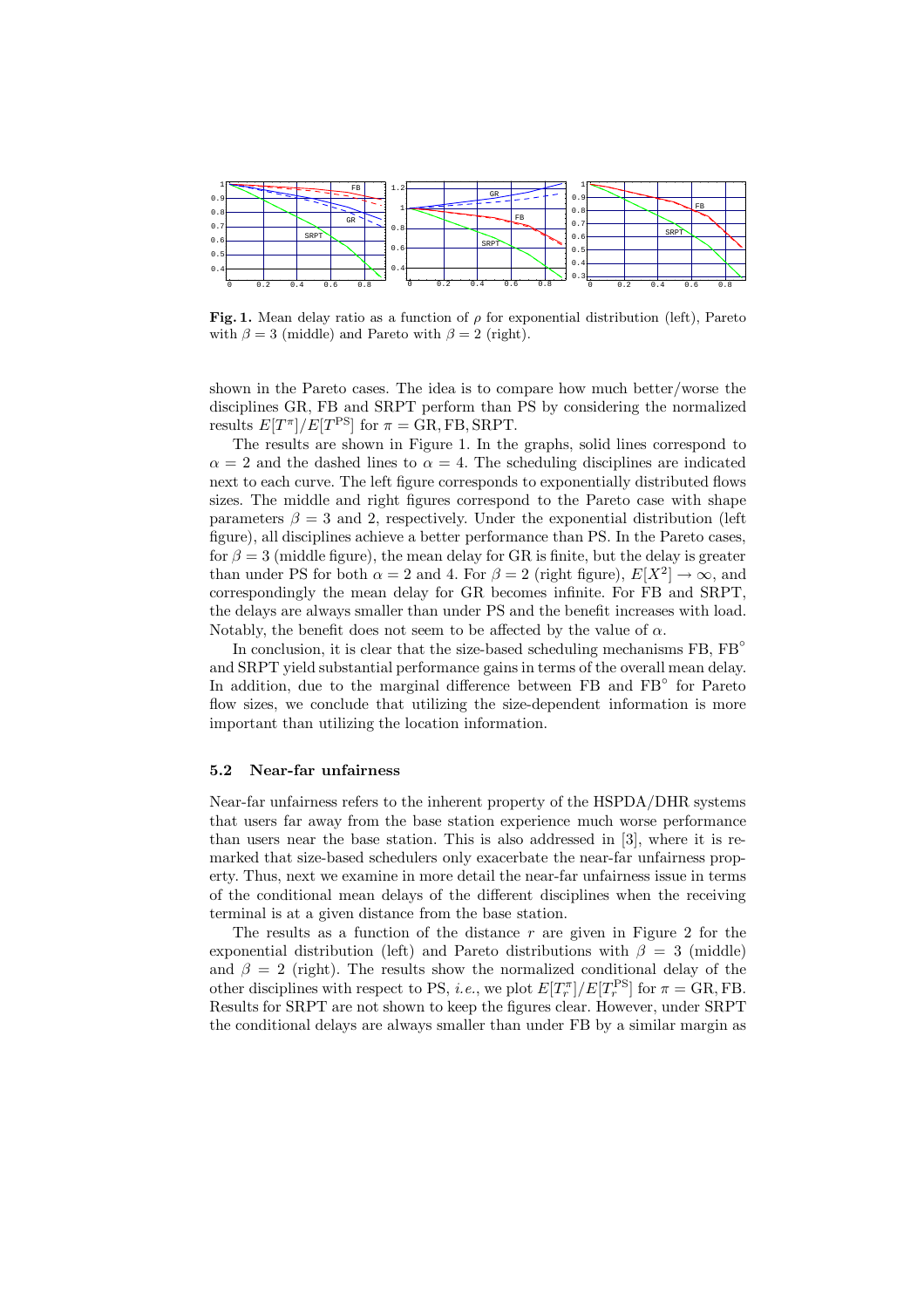

**Fig. 2.** Conditional mean delay ratio as a function of distance r for exponential distribution (left) and Pareto distributions with  $\beta = 3$  (middle) and  $\beta = 2$  (right).

in the overall delays in Figure 1. From the figures we can see that GR results in extreme near-far unfairness, *i.e.*, the performance benefits are achieved at the expense of the far users (again, for  $\beta = 2$  the GR discipline does not even have a finite mean). On the other hand, the FB discipline makes the performance slightly worse for the users on the border in the exponential case. However, in the Pareto cases the conditional delays are uniformly in the cell better than under PS. Thus, roughly speaking, everybody "wins".

# **6 Conclusions**

We have analyzed the impact of size-based scheduling on the flow level performance of elastic traffic in the downlink data channels in a single cell. In such systems the service time of a flow is determined both by its size and transmission rate (as determined by the random location of a user in the cell). Both information can be used to minimize the flow level delay. The baseline scheduling discipline was provided by the simple RR policy (corresponding to a PS system in the limit), which does not employ any information about the rates nor the sizes. The other studied schedulers were the GR scheduler (only rate information), plain FB scheduler (distribution of rates and sizes), FB◦ (distribution of sizes and exact knowledge of rate) and SRPT (exact knowledge of size and rate). Notably, the FB<sup>°</sup> policy was derived by applying the Gittins index approach, and it yields the optimal non-anticipating scheduling discipline that utilizes exact knowledge of a user's rate. In the case of Pareto distributions, which have been used to model flow sizes in the Internet [5, 6], the optimal discipline  $FB<sup>o</sup>$ proves to be a simple modification of FB.

The results showed that the GR discipline can sometimes  $(e.g., for exponent)$ tially distributed flow sizes) decrease the overall mean delay compared with RR. However, it is always at the expense of the users that are on the border of the cell. Comparing plain FB and FB◦, it appears that for Pareto distributed flow sizes, knowledge of the location is not that important. Additionally, for Pareto distributed files we demonstrated that considerable gains can be achieved by applying size-based scheduling (FB and SRPT), both in terms of the overall mean delay, as well as the conditional mean delay at a given distance from the base station. The latter property implies that age-based scheduling can increase the performance of all users, i.e., everybody wins compared with RR.